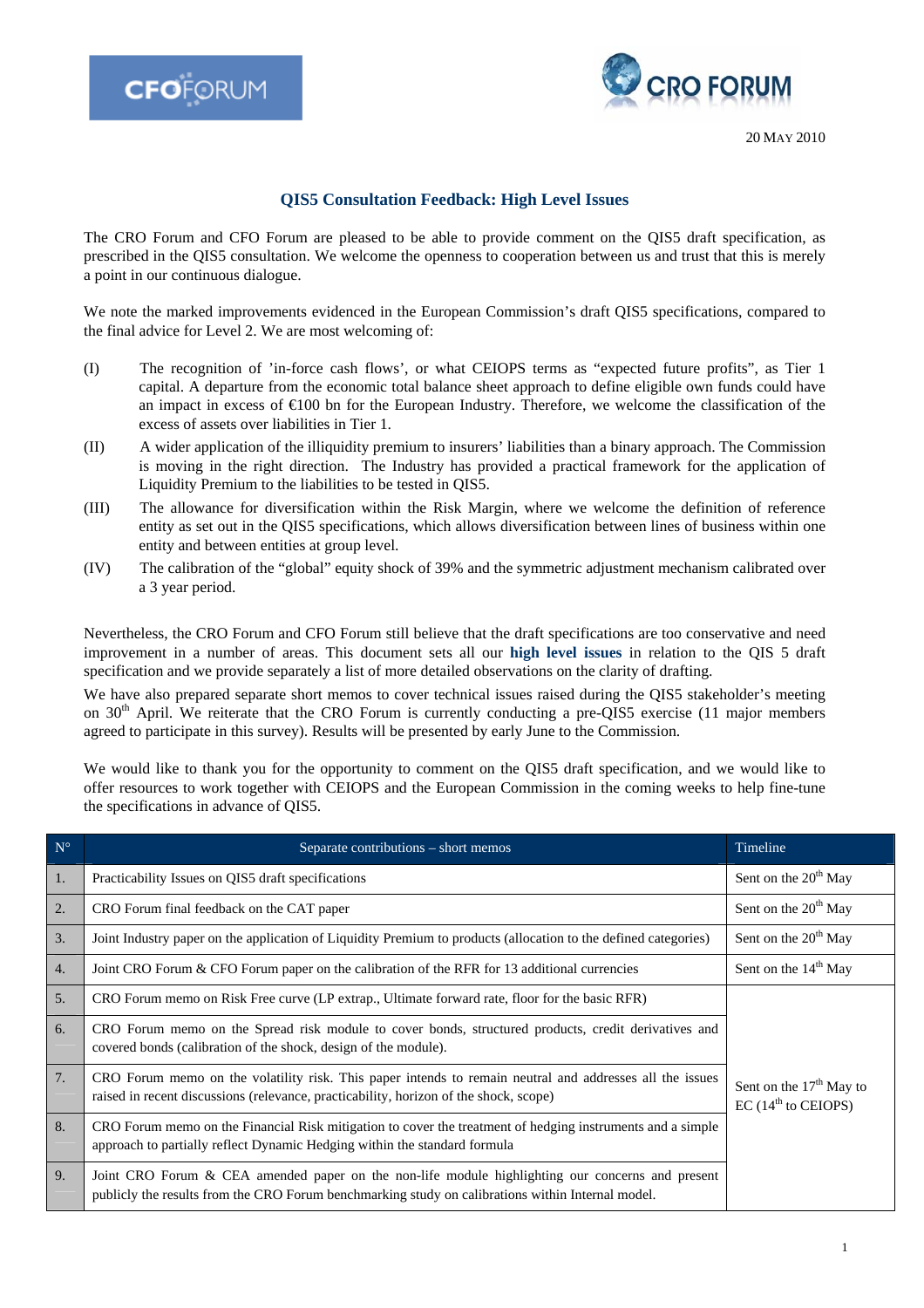## **High Level Issues**

| High<br>level<br>Issue# | Reference         | Description                                                                                                                                                                                                                                                                                                                                                                                                                                                                                                                                                                                                                                                                                                                                 |
|-------------------------|-------------------|---------------------------------------------------------------------------------------------------------------------------------------------------------------------------------------------------------------------------------------------------------------------------------------------------------------------------------------------------------------------------------------------------------------------------------------------------------------------------------------------------------------------------------------------------------------------------------------------------------------------------------------------------------------------------------------------------------------------------------------------|
| H1                      | Ref:<br><b>OF</b> | <b>Treatment of excess of assets over liabilities</b>                                                                                                                                                                                                                                                                                                                                                                                                                                                                                                                                                                                                                                                                                       |
|                         | 7,8 & 9           | In defining eligible own funds, a departure from the economic total balance sheet approach could have an<br>impact in excess of $\bigoplus$ 00bn for the European Industry. In this respect, we welcome the classification of the<br>excess of assets over liabilities as Tier 1.                                                                                                                                                                                                                                                                                                                                                                                                                                                           |
|                         |                   | We understand, however, that the recognition of 'expected future profits' as high quality Tier 1 own funds<br>is still being challenged. We believe this is at least in part due to a misunderstanding on the nature of these<br>own funds under an economic balance sheet. We note that the term of 'expected future profits' may be<br>misleading and we prefer to refer to them as 'in-force cash flows'.                                                                                                                                                                                                                                                                                                                                |
|                         |                   | The inclusion of in-force cash flows in the definition of own funds is consistent with the economic basis of<br>Solvency II, and not including them as tier 1 capital would introduce an inconsistent treatment between<br>assets and liabilities resulting in an unduly conservative approach to the solvency assessment (own funds<br>vs. capital requirements) arising from double counting of the associated risk.                                                                                                                                                                                                                                                                                                                      |
|                         |                   | Possible variation of in-force cash flows is allowed for explicitly in setting required capital. Not including<br>them in tier 1 capital would lead to double counting of risk.                                                                                                                                                                                                                                                                                                                                                                                                                                                                                                                                                             |
|                         |                   | The potential quantitative impact of an inappropriate treatment of in-force cash flows would be of the order<br>of €100bn for the industry, based on the current proposals for tiering limits that are far more conservative<br>than what has been voted for in the Directive (min 50% of Tier1 and max 15% Tier3 to back the SCR).                                                                                                                                                                                                                                                                                                                                                                                                         |
|                         |                   | Please refer to the joint Industry paper: 'Why expected future profit must be treated as Tier1 capital'<br>published on April, 19th 2010                                                                                                                                                                                                                                                                                                                                                                                                                                                                                                                                                                                                    |
|                         |                   | http://www.croforum.org/publication/why_expected_future_profits_must_be_treated_as_tier_1_capital/                                                                                                                                                                                                                                                                                                                                                                                                                                                                                                                                                                                                                                          |
|                         |                   | Similarly, there should not be a re-examination of the following items under the tiering restrictions,. These<br>should be classed in full as Tier 1 capital:                                                                                                                                                                                                                                                                                                                                                                                                                                                                                                                                                                               |
|                         |                   | Any differences between Solvency I balance sheets and Solvency II (e.g. Equalisation provisions)<br>٠                                                                                                                                                                                                                                                                                                                                                                                                                                                                                                                                                                                                                                       |
|                         |                   | Deferred tax assets:<br>$\bullet$                                                                                                                                                                                                                                                                                                                                                                                                                                                                                                                                                                                                                                                                                                           |
|                         |                   | - We deem it inappropriate to only consider DTA without consideration of DTL. DTA has a clear<br>economic value and a loss absorbing capacity when it is available - at least equal in amount of DTL. Only<br>the excess of DTA over DTL could have a reduced loss absorbing capacity, unless there is convincing<br>evidence that sufficient taxable profit will be available in the future against which the deductible temporary<br>differences, the unused tax losses and unused tax credit can be utilised                                                                                                                                                                                                                             |
|                         |                   | - We strongly believe that the application of the tiering concept in order to mitigate the risk of limited loss-<br>absorbing capacity will lead to double counting of capital requirements. As a matter of fact, the tiering<br>approach is appropriately applied to sources of capital which are exposed to risks that are not reflected in<br>the calculation of Solvency Capital Requirement ("SCR"). Since the risk of limited loss-absorbing capacity<br>of DTA is already reflected in the calculation of SCR, it would be inappropriate to reduce available capital<br>by classifying a great part of DTA in Tier 3, rather than in Tier 1, and to put the insurer in the position to<br>raise capital twice to cover the same risk |
| H2                      | Ref: OF.36        | <b>Grandfathering Hybrid Debt Arrangements</b>                                                                                                                                                                                                                                                                                                                                                                                                                                                                                                                                                                                                                                                                                              |
|                         |                   | We welcome the introduction of grandfathering for hybrid debt in QIS5, and more generally under<br>Solvency II to avoid any market obscurities.                                                                                                                                                                                                                                                                                                                                                                                                                                                                                                                                                                                             |
|                         |                   | In order to make sure that there will be an EU-wide level playing field grandfathering rules should be<br>based on currently existing EU-wide Solvency I rules, where available. If none available, then we suggest<br>the following rules to be tested under QIS5:                                                                                                                                                                                                                                                                                                                                                                                                                                                                         |
|                         |                   | Tier 1: perpetual Solvency I compliant instruments; and<br>$\bullet$                                                                                                                                                                                                                                                                                                                                                                                                                                                                                                                                                                                                                                                                        |
|                         |                   | Tier 2: dated Solvency I compliant instruments.<br>٠                                                                                                                                                                                                                                                                                                                                                                                                                                                                                                                                                                                                                                                                                        |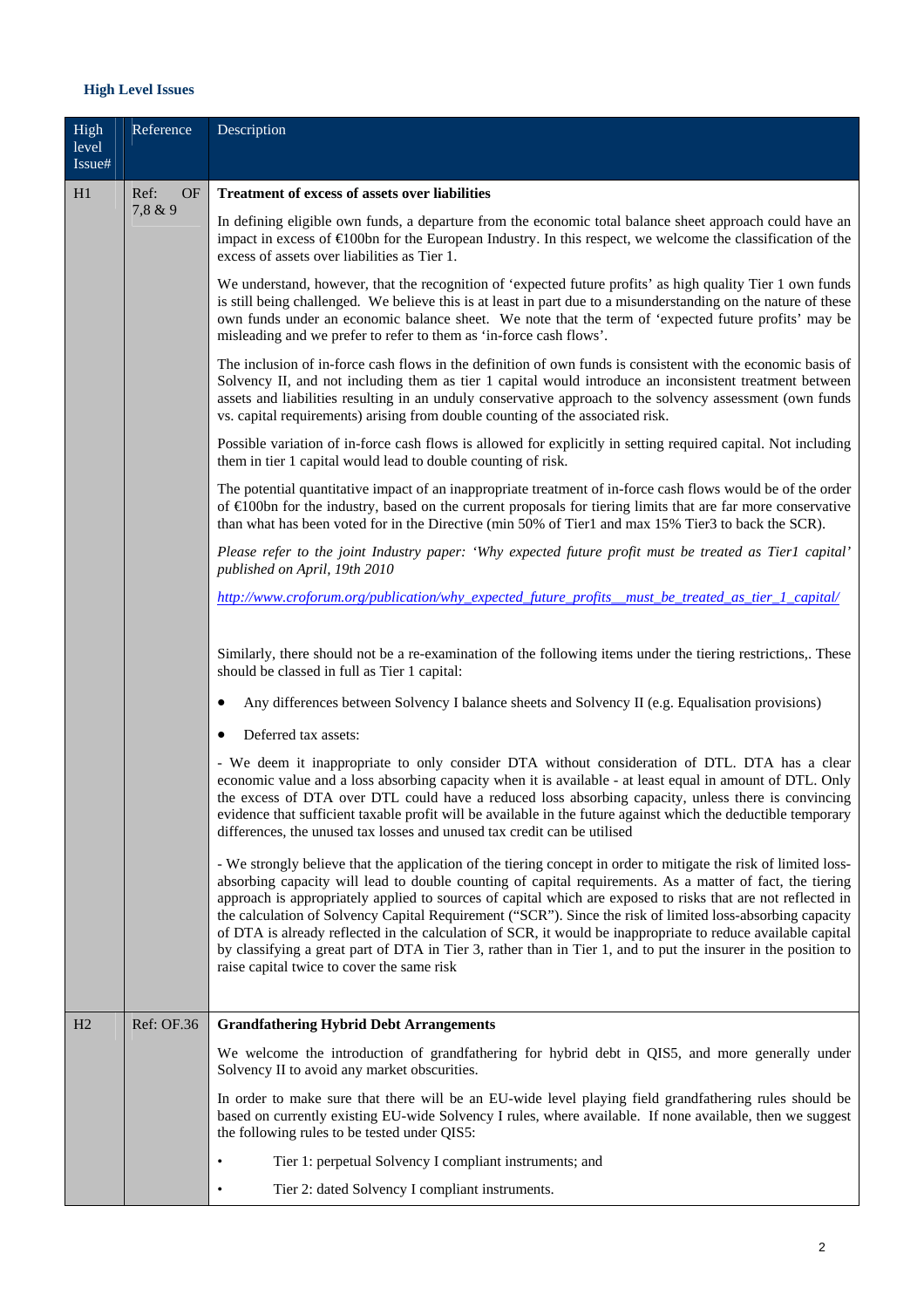| High<br>level<br>Issue# | Reference              | Description                                                                                                                                                                                                                                                                                                                                                                                                                                                                                                                                                                                       |
|-------------------------|------------------------|---------------------------------------------------------------------------------------------------------------------------------------------------------------------------------------------------------------------------------------------------------------------------------------------------------------------------------------------------------------------------------------------------------------------------------------------------------------------------------------------------------------------------------------------------------------------------------------------------|
|                         |                        |                                                                                                                                                                                                                                                                                                                                                                                                                                                                                                                                                                                                   |
| H <sub>3</sub>          | Ref:                   | <b>Boundaries of contract</b>                                                                                                                                                                                                                                                                                                                                                                                                                                                                                                                                                                     |
|                         | TP.1.91.-<br>TP.1.104. | We welcome the inclusion of future premiums related to in-force contracts in the computation of technical<br>provisions. However:                                                                                                                                                                                                                                                                                                                                                                                                                                                                 |
|                         |                        | As you are aware, we are working with European Commission staff to help clarify the intention<br>1)<br>around the contract boundary wording.                                                                                                                                                                                                                                                                                                                                                                                                                                                      |
|                         |                        | In addition, interactions between the cash flows to be projected out in the Solvency II balance<br>2)<br>sheet and the Solvency II requirements also require clarifications. While recognising the need for<br>such risks to be included in the SCR, risks to be included in the new nl lapse risk module should<br>be limited to premiums actually projected out in the technical provisions recognised in the<br>Solvency II balance sheet.                                                                                                                                                     |
| H <sub>4</sub>          | Ref:                   | One year of new business                                                                                                                                                                                                                                                                                                                                                                                                                                                                                                                                                                          |
|                         |                        | The draft specification does not include any detailed guidance on the treatment of future new business in<br>the SCR and Available Capital. We would welcome additional guidance in the specification to explain<br>how Article 101(3) should be applied and how the same business should be included as available capital so<br>that SCR and Available Capital are consistent in terms of scope of new business considered.                                                                                                                                                                      |
|                         |                        | In addition, we would like to ensure that the amended QIS5 technical specifications would explicitly state<br>that this one year of new business is related to new business written in normal conditions and not in<br>stressed conditions.                                                                                                                                                                                                                                                                                                                                                       |
| H <sub>5</sub>          | Ref:<br>OF.2.4         | <b>Treatment of Participations at Solo Level</b>                                                                                                                                                                                                                                                                                                                                                                                                                                                                                                                                                  |
|                         |                        | Treatment of all strategic participations should be consistent. The value of all non-insurance financial<br>sector participations being excluded from the own funds of the solo entity could lead to regulatory<br>arbitrage and an understatement of the risk in respect of solo entities that have participations in other<br>financial sector entities.                                                                                                                                                                                                                                        |
|                         |                        | Instead we recommend that they should be treated either as any other (strategic) equity investments subject<br>to an equity shock in SCR of 22% provided that the double gearing is eliminated at group level or with a<br>"look-through" approach (ie. consistent with the treatment of participations for groups as outlined in<br>section G.2.2); when relevant information is available and in the context of the application of an Internal<br>Model. In the absence of quoted prices, undertakings should have the possibility to measure participations<br>using a mark to model approach. |
|                         |                        | Moreover we disagree with the full deduction from own funds of intermediate holding companies. Such<br>treatment does not have any economic background and is more penalising than proposals under the<br>CEIOPS Final Advice (former CP67). The QIS 5 draft specification requires the deduction of own funds<br>for all holding companies, insurance and financial, while the CEIOPS proposal only required the deduction<br>for non insurance holding entities.                                                                                                                                |
|                         |                        | We are not convinced that it is correct to apply implied volatility shocks to participations, considering that<br>there is often no market implied volatility for a participation (because the participation itself is not traded).                                                                                                                                                                                                                                                                                                                                                               |
| H <sub>6</sub>          | Ref:                   | <b>Liquidity Premium</b>                                                                                                                                                                                                                                                                                                                                                                                                                                                                                                                                                                          |
|                         | TP.1.326               | We welcome the proposals on liquidity premium, which represent a significant step forward and positive<br>evidence of the European Commission, CEIOPS and industry working together. Liquidity premium is a<br>powerful contra-cyclical mechanism and should be applied consistently across Europe.                                                                                                                                                                                                                                                                                               |
|                         | $TP.1.326 -$<br>1.328  | In this regard, we would like to ensure that Liquidity Premium will effectively be applicable to all liability<br>cash flows (buckets: 0%/50%/75%/100%),                                                                                                                                                                                                                                                                                                                                                                                                                                          |
|                         |                        | The approach used by CEIOPS to extrapolate the liquidity premium is inconsistent with the illiquidity<br>taskforce paper. The liquidity premium should be applied to the forward curve.                                                                                                                                                                                                                                                                                                                                                                                                           |
|                         |                        | Please refer to the separate contribution from the Industry with a concrete and simple proposal to apply<br>LQP to all lines of business.                                                                                                                                                                                                                                                                                                                                                                                                                                                         |
| H7                      | Ref:                   | <b>Ring-fenced funds</b>                                                                                                                                                                                                                                                                                                                                                                                                                                                                                                                                                                          |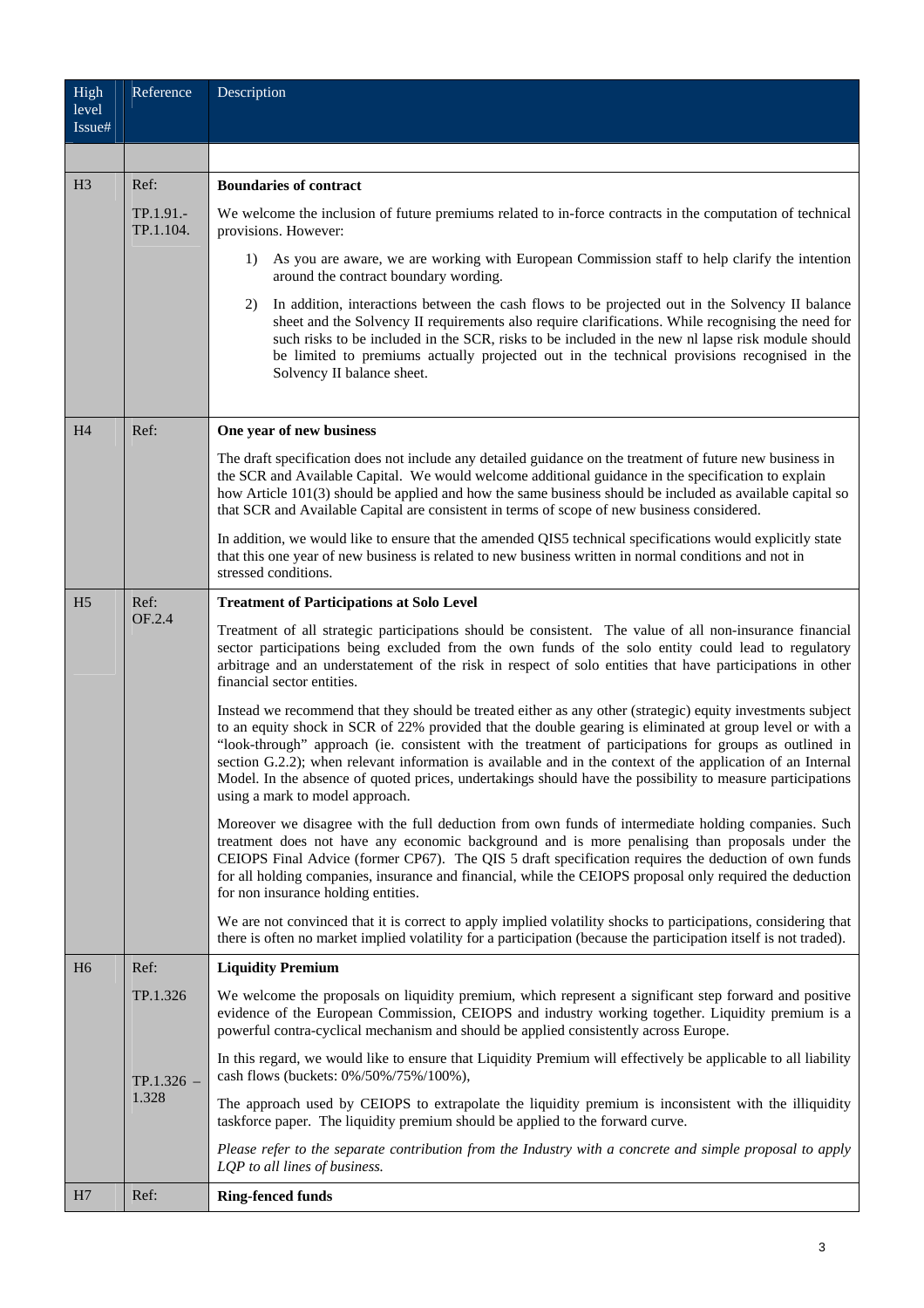| High<br>level  | Reference  | Description                                                                                                                                                                                                                                                                                                                                                                                                                                                                                                                                                                                                                                                                                                  |
|----------------|------------|--------------------------------------------------------------------------------------------------------------------------------------------------------------------------------------------------------------------------------------------------------------------------------------------------------------------------------------------------------------------------------------------------------------------------------------------------------------------------------------------------------------------------------------------------------------------------------------------------------------------------------------------------------------------------------------------------------------|
| Issue#         |            |                                                                                                                                                                                                                                                                                                                                                                                                                                                                                                                                                                                                                                                                                                              |
|                | SCR.11.2   | The definition of ring-fenced funds causes a significant amount of uncertainty. It is not at all clear what the<br>definition under SCR 11.2 (a) refers to and it appears to add funds on top of those referred to under Level 1<br>(Level 1 refers to restricted Own Funds only).                                                                                                                                                                                                                                                                                                                                                                                                                           |
|                |            | The effect of barriers to the sharing of "profits and losses" should already be captured under the net<br>asset valuation approach and the recalculation of Technical Provisions allowing for discretionary<br>benefits.                                                                                                                                                                                                                                                                                                                                                                                                                                                                                     |
|                |            | Furthermore, the definition of ring-fenced funds should refer to those funds that are restricted on a<br>٠<br>going-concern basis only (in line with the definition of the SCR and the technical provisions). Own<br>funds that are restricted on a winding-up basis would be set as Tier 2 rather than being excluded, under<br>the tiering characteristics of Level 1.                                                                                                                                                                                                                                                                                                                                     |
|                |            | Please refer to CEA paper on ring-fenced funds:                                                                                                                                                                                                                                                                                                                                                                                                                                                                                                                                                                                                                                                              |
|                |            | http://www.cea.eu/uploads/DocumentsLibrary/documents/1271423792_cea-position-on-ring-fenced-<br>funds.pdf                                                                                                                                                                                                                                                                                                                                                                                                                                                                                                                                                                                                    |
| H <sub>8</sub> | Ref: G.1.5 | Fungibility/Transferability of Own Funds at Group level                                                                                                                                                                                                                                                                                                                                                                                                                                                                                                                                                                                                                                                      |
|                |            | The Industry welcomes the fact that fungibility and transferability of own funds should not be proved<br>within a night but within a 9 month $(6+3$ months) period of time, which is consistent with what has been<br>voted for in the Directive (article 138 'non-compliance with the SCR'). We have proposed some minor<br>redrafts that makes our interpretation clearer in the QIS5 spec – see our detailed feedback.                                                                                                                                                                                                                                                                                    |
|                |            | We request clarification, however, on what we should disclose to our regulators for the QIS5 exercise in<br>evidence of this item. We reiterate our position that ultimately almost all items could be made transferable<br>because one could always sell these items/ entities at their NAV (less a cost to sell). In addition, own<br>funds can be made fungible through active capital management such as restructuring or internal<br>reinsurance.                                                                                                                                                                                                                                                       |
|                |            | The consideration of fungibility must be separate from consideration of the Group SCR and diversification.<br>The issue of fungibility should apply to the extent that any restriction (eg. caused by a ring fenced fund) is<br>not reflected in the calculation of the Group SCR. We advocate for an unrestrained calculation of the SCR<br>and Own Funds at Group level. This should be followed by an assessment of the impacts of fungibility<br>constraints on the own funds by identifying the fungible and non-fungible shares of the excess capital at<br>group level, by supervisors.                                                                                                               |
| H <sub>9</sub> | Ref:       | <b>Segmentation of life business</b>                                                                                                                                                                                                                                                                                                                                                                                                                                                                                                                                                                                                                                                                         |
|                | TP 1.19    | The QIS 5 draft is not in line with how insurers manage their business. Lines of business tend to change<br>over time with product innovation and changing policyholder demands.                                                                                                                                                                                                                                                                                                                                                                                                                                                                                                                             |
|                |            | We would like to see some flexibility around groupings, as the current drafting does not reflect the way we<br>manage our business. The proposal should enforce companies to be aligned at least with the high level<br>segmentation (4 types) but allow some flexibility for the sub-types.                                                                                                                                                                                                                                                                                                                                                                                                                 |
| H10            | Ref:       | MVM on non-hedgeable financial risk                                                                                                                                                                                                                                                                                                                                                                                                                                                                                                                                                                                                                                                                          |
|                | TP.2.67    | Based on current work of the CRO Forum workgroup on extrapolation, we suggest that the risk margin for<br>non-hedgeable market risk and the extrapolation of the risk free curve should be considered simultaneously<br>so as to avoid double-charging the same risk.                                                                                                                                                                                                                                                                                                                                                                                                                                        |
|                |            | The risk margin takes into account capital required to offset the interest rate risk that cannot be hedged in<br>the market. We believe that observed market data that is the starting point for extrapolation already prices<br>in the risk that for longer tenors there is already a mismatch in supply and demand (forward curve is<br>consistently downward sloping beyond 20yrs for all major currencies). Furthermore, the long-term rate<br>assumes no term premium. A lower term premium results in lower extrapolated rates and therefore also<br>less risk in the un-hedgeable part of the curve. We believe that the current extrapolation and risk margin<br>are therefore not set consistently. |
|                |            | We strongly recommend not having a separate risk margin for non-hedgeable financial risk given the<br>current level/ design of the Ultimate Forward Rate (term premium has been arbitrarily set at zero).                                                                                                                                                                                                                                                                                                                                                                                                                                                                                                    |
|                |            | Pease refer to our separate memo on Basic Risk Free Rate / Extrapolation of LP                                                                                                                                                                                                                                                                                                                                                                                                                                                                                                                                                                                                                               |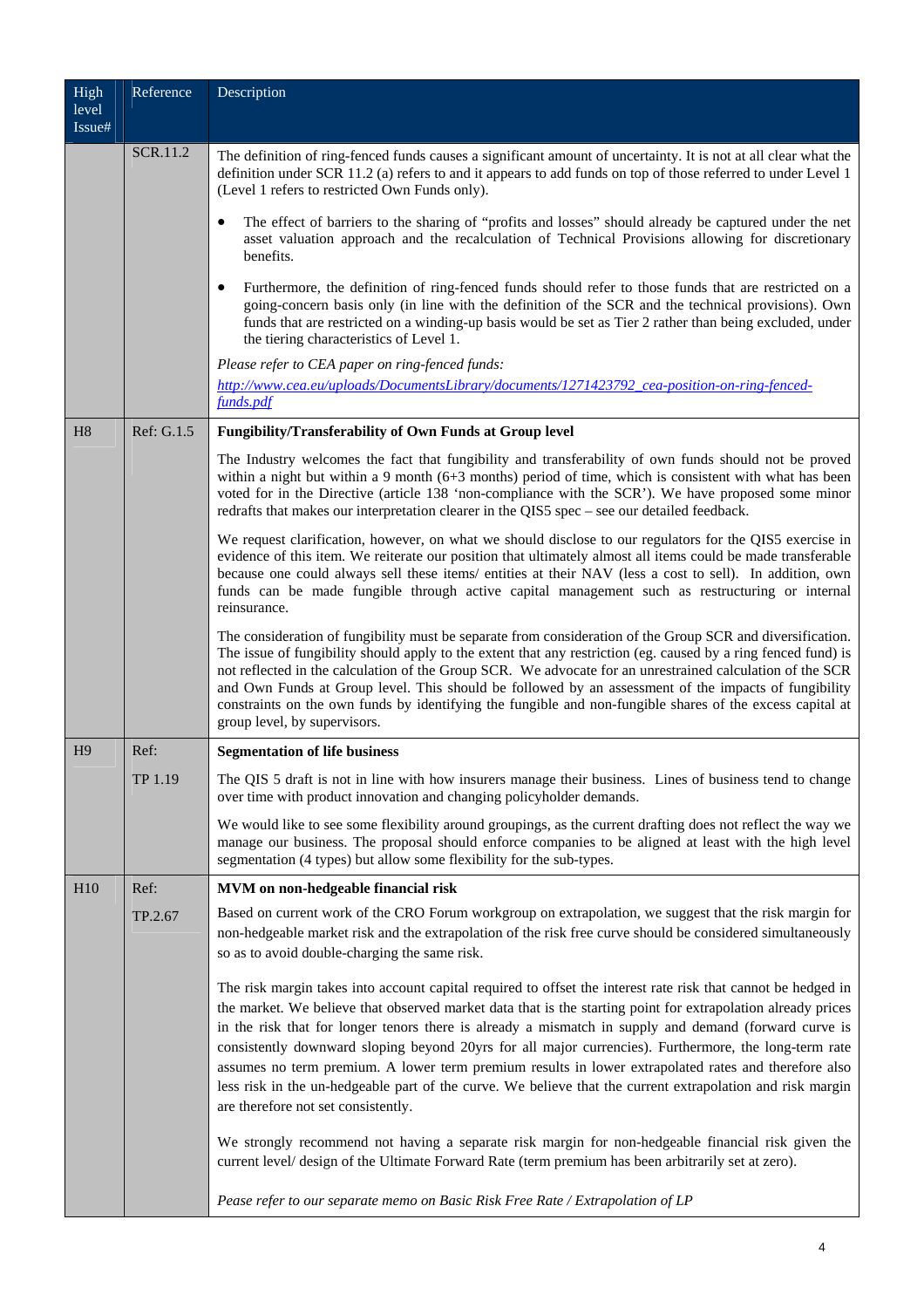| High<br>level   | Reference        | Description                                                                                                                                                                                                                                                                                                                                                                                                                                                                                                                                                                                                                                                  |
|-----------------|------------------|--------------------------------------------------------------------------------------------------------------------------------------------------------------------------------------------------------------------------------------------------------------------------------------------------------------------------------------------------------------------------------------------------------------------------------------------------------------------------------------------------------------------------------------------------------------------------------------------------------------------------------------------------------------|
| Issue#          |                  |                                                                                                                                                                                                                                                                                                                                                                                                                                                                                                                                                                                                                                                              |
| H11             | Ref:<br>SCR.5.29 | <b>Consistency of Interest Rate shock with Extrapolation</b>                                                                                                                                                                                                                                                                                                                                                                                                                                                                                                                                                                                                 |
|                 |                  | As currently written, a stress of +25%/-30% for Interest Rate is maintained for maturities greater than 30<br>years. We recommend a reduction in the shock beyond 30 years:                                                                                                                                                                                                                                                                                                                                                                                                                                                                                  |
|                 |                  | - the calibration of the shock to the risk free interest rate term structure should be made compatible with<br>the relative invariance of the ultimate long-term forward rate                                                                                                                                                                                                                                                                                                                                                                                                                                                                                |
|                 |                  | - we note that the QIS5 assumption of a fixed charge beyond 30 years in fact results in an inconsistency<br>with the MVM for non-hedgeable risk as well as this risk is double counted.                                                                                                                                                                                                                                                                                                                                                                                                                                                                      |
|                 |                  | Although more work needs to be done in this area beyond QIS5, we advocate a preliminary reduction in<br>the shock beyond 30 years for the purpose of QIS5, and we will offer CEIOPS a suggestion on what such a<br>preliminary reduction could look like.                                                                                                                                                                                                                                                                                                                                                                                                    |
| H <sub>12</sub> | Ref:<br>TP.2.19  | Diversification and risk mitigating effect of taxes in the risk margin                                                                                                                                                                                                                                                                                                                                                                                                                                                                                                                                                                                       |
|                 |                  | We welcome the definition of reference entity as set out in the QIS5 specifications, allowing for<br>diversification between lines of business within one entity and between entities at group level.                                                                                                                                                                                                                                                                                                                                                                                                                                                        |
|                 |                  | We consider that it is not an option to test diversification under QIS5 – we are pleased to see that Solvency<br>II recognises diversification between risk categories and geographies.                                                                                                                                                                                                                                                                                                                                                                                                                                                                      |
|                 |                  | The risk mitigating effect of taxes should be reflected in the risk margin. The SCR reflects the risk<br>mitigating effect of taxes. Since the risk margin is intended to be the present value of cost of capital on<br>SCR, then it is inconsistent and unduly punitive to compute it based on something other than SCR<br>(namely, SCR prior to reflecting risk mitigating effect of taxes). In addition, market consistent principles<br>call for valuations at amounts for which liabilities could be transferred between knowledgeable and willing<br>parties. Clearly, knowledgeable parties would reflect the risk mitigating effect of taxes on SCR. |
| H13             | Ref:             | Hedging instruments in all risk modules                                                                                                                                                                                                                                                                                                                                                                                                                                                                                                                                                                                                                      |
|                 | SCR.12.29        | Hedging instruments in all risks modules are only allowed with the average protection level over the next<br>year. We strongly disagree with this treatment since it contradicts to the main aim of Solvency II, namely<br>to have an economic framework.                                                                                                                                                                                                                                                                                                                                                                                                    |
|                 |                  | We understand that the idea is to prevent firms from window dressing, i.e. to avoid that derivatives are<br>only installed shortly before the reference date and only for a very short time.                                                                                                                                                                                                                                                                                                                                                                                                                                                                 |
|                 |                  | As a compromise we suggest that hedging instruments with an average protection level of less than one<br>year shall be fully allowed, under the condition that the firm has a well documented hedge policy in place<br>and that the hedges are part of this hedge policy.                                                                                                                                                                                                                                                                                                                                                                                    |
|                 |                  | Please refer to our separate memo on Financial Mitigation and a simple approach to partially reflect<br>Dynamic Hedging within the standard formula                                                                                                                                                                                                                                                                                                                                                                                                                                                                                                          |
| H14             | Ref:             | <b>Spread Risk Calibration</b>                                                                                                                                                                                                                                                                                                                                                                                                                                                                                                                                                                                                                               |
|                 | SCR.5.109        | The calibration of the credit spread risk module (bonds, non-OECD sovereign, structured products, credit<br>derivatives, covered bonds) has increased considerably compared with QIS4. The level of credit shocks<br>proposed for corporate bonds and structured credit (also considering the additional qualitative<br>requirements) potentially causing severe dislocation in the capital markets across the EU.                                                                                                                                                                                                                                           |
|                 |                  | Pease refer to our separate memo on spread risk module which details our counter-proposal of calibration<br>for each rating & type of assets. It reiterates our Market Risk calibration study published last March.                                                                                                                                                                                                                                                                                                                                                                                                                                          |
| H <sub>15</sub> | Ref:             | <b>Spread Risk Design</b>                                                                                                                                                                                                                                                                                                                                                                                                                                                                                                                                                                                                                                    |
|                 | SCR.5.115        | We welcome the introduction of the illiquidity premium stress in the spread risk module. However, careful<br>consideration will need to be given to the application of the liquidity premium to the liabilities (eg.<br>allocation to the "predictability buckets") in order to ensure appropriate results under the spread risk<br>module. The current drafting of this module leaves room for ambiguity; we therefore request clarification<br>on the way the 'liability adjustment' should be applied in the formula (SCR.5.115.) and we suggest a<br>formula.                                                                                            |
|                 |                  | Pease refer to our separate memo on spread risk which details our interpretation of this liability                                                                                                                                                                                                                                                                                                                                                                                                                                                                                                                                                           |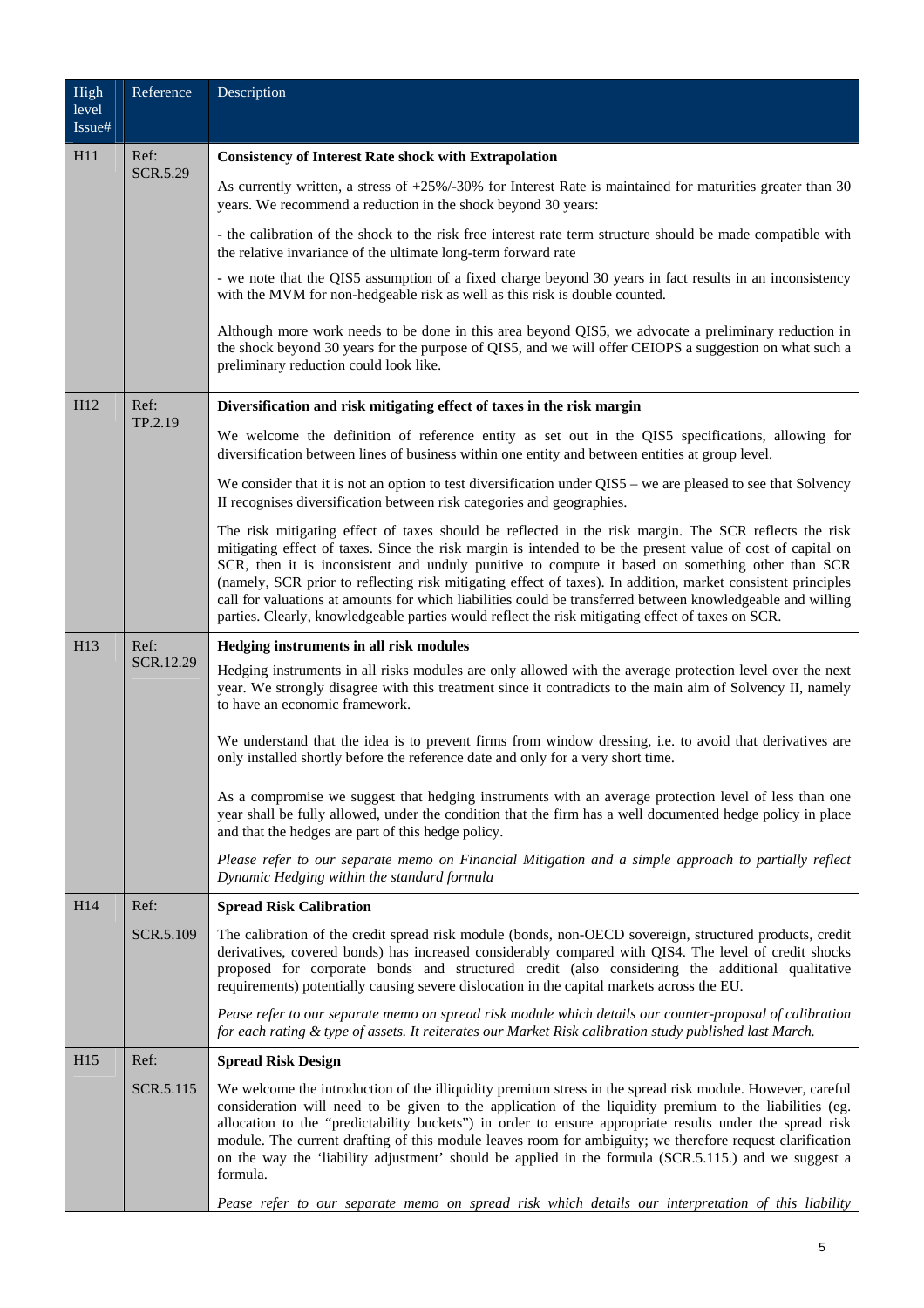| High<br>level<br>Issue# | Reference                          | Description                                                                                                                                                                                                                                                                                                                                                                                                                                                                                                                                                                                                                                                                                                                                                                                                                       |
|-------------------------|------------------------------------|-----------------------------------------------------------------------------------------------------------------------------------------------------------------------------------------------------------------------------------------------------------------------------------------------------------------------------------------------------------------------------------------------------------------------------------------------------------------------------------------------------------------------------------------------------------------------------------------------------------------------------------------------------------------------------------------------------------------------------------------------------------------------------------------------------------------------------------|
|                         |                                    | adjustment and how the formula should be detailed, or our 'Detailed feedback' paper to draft QIS5<br>specifications.                                                                                                                                                                                                                                                                                                                                                                                                                                                                                                                                                                                                                                                                                                              |
| H <sub>16</sub>         | Ref:                               | <b>Treatment of Sovereign credit risk</b>                                                                                                                                                                                                                                                                                                                                                                                                                                                                                                                                                                                                                                                                                                                                                                                         |
|                         | <b>SCR.5.94</b>                    | We believe that it is not appropriate to apply these overly prudent market risk charges to holdings of all<br>non-OECD sovereign debt (China, Singapore, HK, South Africa vs Malawi or Yemen).                                                                                                                                                                                                                                                                                                                                                                                                                                                                                                                                                                                                                                    |
|                         |                                    | - We oppose the application of the excessive credit spread risk charges to non-OECD government debt on<br>the following grounds: (i) there is no evidence that the credit risk on these governments is anywhere near<br>as high as the spread charges shown in SCR.5.109, (ii) for insurance undertakings in many territories it is<br>often part of the core business model to invest heavily in domestic government debt (due to the absence of<br>other suitable investments).                                                                                                                                                                                                                                                                                                                                                 |
|                         |                                    | We recommend that home govies (ie. invested in the same countries where insurance contracts are<br>underwritten) are not stressed for the fundamental reason that home govies are what local insurers have to<br>invest in to back their liabilities. The stress is zero for OECD home govies and should also be zero for non-<br>OECD home govies.                                                                                                                                                                                                                                                                                                                                                                                                                                                                               |
|                         |                                    | Pease refer to our separate memo on spread risk module.                                                                                                                                                                                                                                                                                                                                                                                                                                                                                                                                                                                                                                                                                                                                                                           |
| H17                     | Ref:                               | <b>Non-life Calibration</b>                                                                                                                                                                                                                                                                                                                                                                                                                                                                                                                                                                                                                                                                                                                                                                                                       |
|                         | <b>SCR.9.30</b><br><b>SCR.9.38</b> | We recommend further consideration of insurers' internal models experience in the calibration of<br>underwriting risk in the standard formula, which reflects empirical evidence, therefore, adopting lower<br>calibration factors.                                                                                                                                                                                                                                                                                                                                                                                                                                                                                                                                                                                               |
|                         | SCR.9.42                           | Despite improvements, recent recalibrations of insurance risk parameters are still overly conservative                                                                                                                                                                                                                                                                                                                                                                                                                                                                                                                                                                                                                                                                                                                            |
|                         | Annex K                            | $(\sim +20\%$ on average for non-life compared to QIS4 and up to +50% for some lines of business). The<br>industry does not find evidence that such increases compared to QIS4 can be justified. The recent financial<br>crisis should not be justification for the massive increase in the shocks inconsistent with historical<br>evidence.                                                                                                                                                                                                                                                                                                                                                                                                                                                                                      |
|                         |                                    | The increase is even more exaggerated when considering the calibrations included in the internal models of<br>major European insurers as evidenced in the CRO Forum's non-life calibration benchmark survey<br>(accounting for 26% of Europe's Gross Earned Premiums).                                                                                                                                                                                                                                                                                                                                                                                                                                                                                                                                                            |
|                         |                                    | Under such prudent calibrations, allowance of the use of Undertaking Specific Parameters becomes<br>crucial; and should be widely allowed and facilitated by regulators.                                                                                                                                                                                                                                                                                                                                                                                                                                                                                                                                                                                                                                                          |
|                         |                                    | Fully recognizing risk mitigation and diversification is a crucial element to promote best risk management<br>practices. We welcome the improvements to capture the effects of risk transfer through non-proportional<br>reinsurance as well as the partial recognition of geographical diversification. However, we have issues with<br>the granularity of the geographical segmentation (based on U.N geo schemes and not on a country<br>granularity) and the level of the cap built into the Herfindahl index (that should not become a benchmark<br>applied to Internal Model) that leads in practice to drastically reduce the intended level of diversification<br>benefit. We recommend to use a geographical segmentation closer to QIS4 (EEA country/ region scheme)<br>and to test both a 25% cap and 50% cap in QIS5. |
|                         |                                    | Even though the Catastrophe risk module is very likely to result in more sensible risk assessment, we<br>expect further discussions and clarifications from the CAT taskforce, as this module currently appears<br>capital intensive compared to QIS4.                                                                                                                                                                                                                                                                                                                                                                                                                                                                                                                                                                            |
|                         |                                    | Please refer to our separate memo on non-life risk that reiterates our concerns over the treatment of the<br>non-life underwriting risk module and present publicly the results from the CRO Forum benchmarking<br>study on calibrations within Internal model.                                                                                                                                                                                                                                                                                                                                                                                                                                                                                                                                                                   |
| H18                     | Ref:                               | <b>Life Risk Calibration</b>                                                                                                                                                                                                                                                                                                                                                                                                                                                                                                                                                                                                                                                                                                                                                                                                      |
|                         | SCR.7.37                           | The Industry has also concerns in the Life risk module:<br>the design and calibration of the Longevity risk sub-module (not risk sensitive as it is                                                                                                                                                                                                                                                                                                                                                                                                                                                                                                                                                                                                                                                                               |
|                         | SCR.7.63<br>SCR.7.64               | independent of the age of the insured or the duration of the contract),<br>the calibration of the Life risk Mass lapse stress that has not been supported by evidence,<br>non-recognition of natural hedges, and non recognition of geographical diversification (eg. within<br>٠                                                                                                                                                                                                                                                                                                                                                                                                                                                                                                                                                 |
|                         |                                    | the lapse module)<br>See our detailed Feedback paper for further detail on these points                                                                                                                                                                                                                                                                                                                                                                                                                                                                                                                                                                                                                                                                                                                                           |